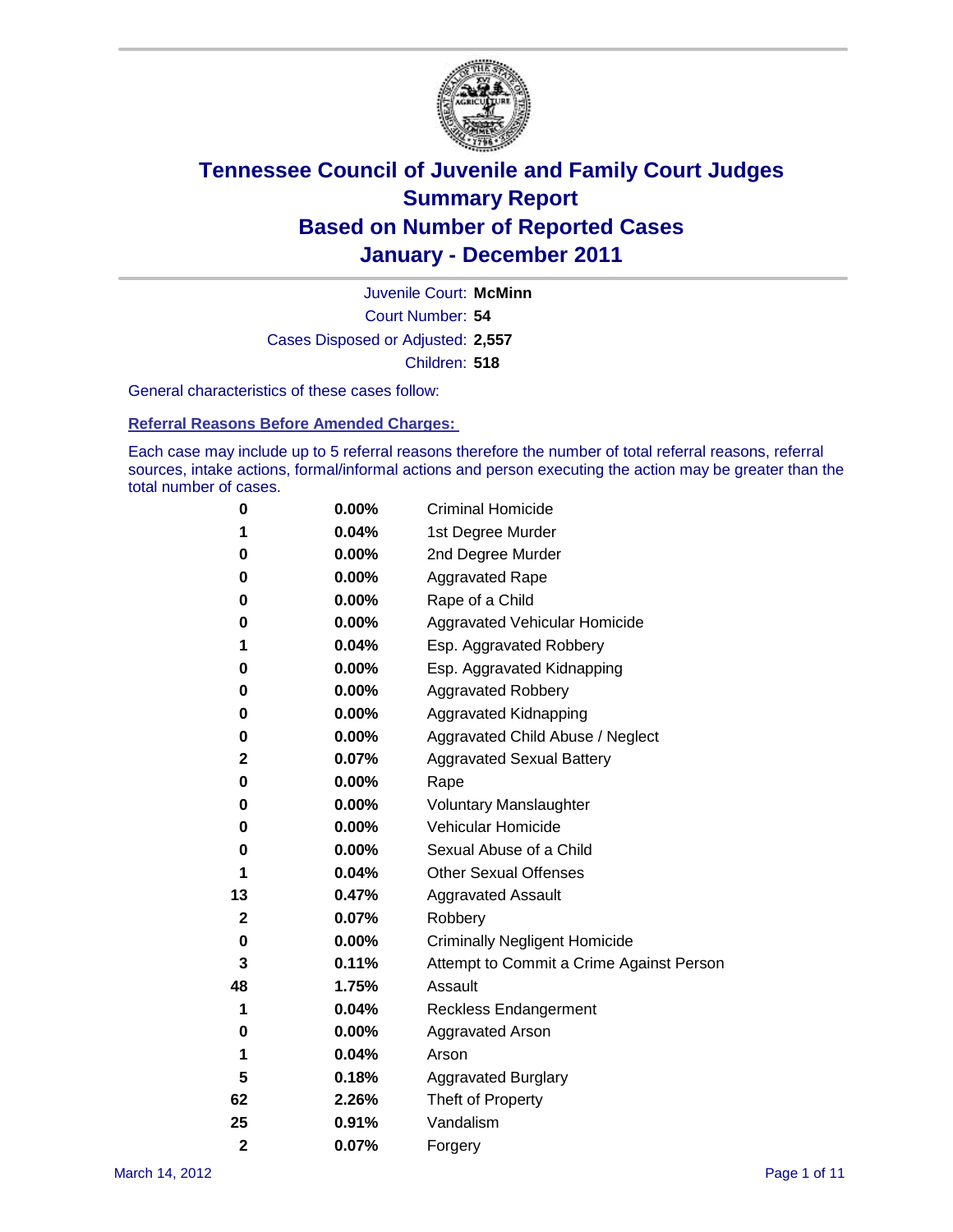

Court Number: **54** Juvenile Court: **McMinn** Cases Disposed or Adjusted: **2,557** Children: **518**

#### **Referral Reasons Before Amended Charges:**

Each case may include up to 5 referral reasons therefore the number of total referral reasons, referral sources, intake actions, formal/informal actions and person executing the action may be greater than the total number of cases.

| $\pmb{0}$      | 0.00%    | <b>Worthless Checks</b>                                     |
|----------------|----------|-------------------------------------------------------------|
| 0              | 0.00%    | Illegal Possession / Fraudulent Use of Credit / Debit Cards |
| 7              | 0.26%    | <b>Burglary</b>                                             |
| $\overline{7}$ | 0.26%    | Unauthorized Use of a Vehicle                               |
| 0              | $0.00\%$ | <b>Cruelty to Animals</b>                                   |
| 1              | 0.04%    | Sale of Controlled Substances                               |
| 32             | 1.17%    | <b>Other Drug Offenses</b>                                  |
| 10             | 0.36%    | Possession of Controlled Substances                         |
| $\mathbf 2$    | 0.07%    | <b>Criminal Attempt</b>                                     |
| $\mathbf 2$    | 0.07%    | Carrying Weapons on School Property                         |
| 0              | $0.00\%$ | Unlawful Carrying / Possession of a Weapon                  |
| 4              | 0.15%    | <b>Evading Arrest</b>                                       |
| 1              | 0.04%    | Escape                                                      |
| 0              | $0.00\%$ | Driving Under Influence (DUI)                               |
| 22             | 0.80%    | Possession / Consumption of Alcohol                         |
| 1              | 0.04%    | Resisting Stop, Frisk, Halt, Arrest or Search               |
| 1              | 0.04%    | <b>Aggravated Criminal Trespass</b>                         |
| 6              | 0.22%    | Harassment                                                  |
| 0              | 0.00%    | Failure to Appear                                           |
| 4              | 0.15%    | Filing a False Police Report                                |
| 4              | 0.15%    | Criminal Impersonation                                      |
| 67             | 2.44%    | <b>Disorderly Conduct</b>                                   |
| 4              | 0.15%    | <b>Criminal Trespass</b>                                    |
| 5              | 0.18%    | Public Intoxication                                         |
| 0              | $0.00\%$ | Gambling                                                    |
| 101            | 3.68%    | <b>Traffic</b>                                              |
| 0              | $0.00\%$ | Local Ordinances                                            |
| 0              | $0.00\%$ | Violation of Wildlife Regulations                           |
| 0              | $0.00\%$ | Contempt of Court                                           |
| 45             | 1.64%    | Violation of Probation                                      |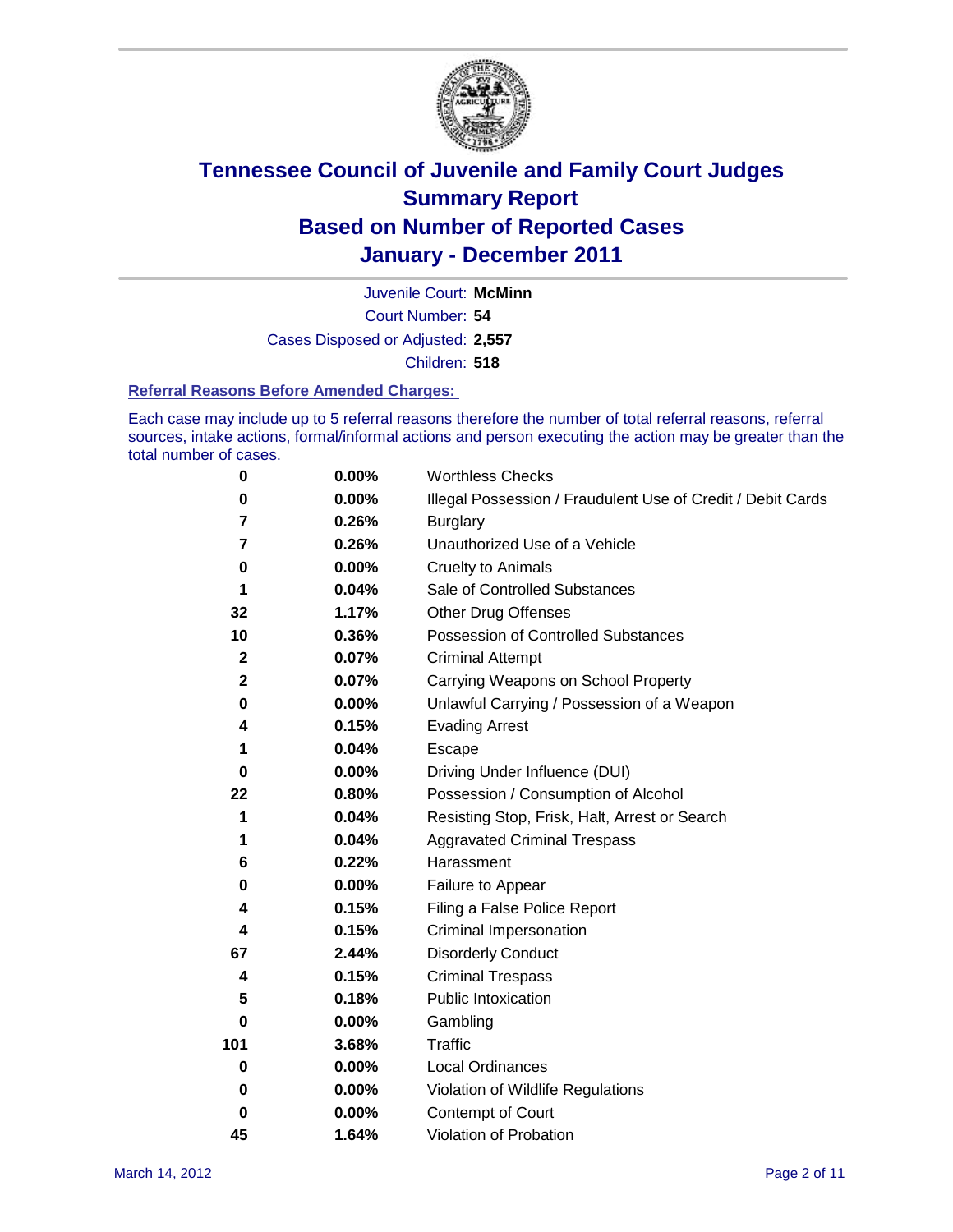

Court Number: **54** Juvenile Court: **McMinn** Cases Disposed or Adjusted: **2,557** Children: **518**

#### **Referral Reasons Before Amended Charges:**

Each case may include up to 5 referral reasons therefore the number of total referral reasons, referral sources, intake actions, formal/informal actions and person executing the action may be greater than the total number of cases.

| 5         | 0.18%    | Violation of Aftercare                 |
|-----------|----------|----------------------------------------|
| 20        | 0.73%    | <b>Unruly Behavior</b>                 |
| 76        | 2.77%    | Truancy                                |
| 30        | 1.09%    | In-State Runaway                       |
| 0         | $0.00\%$ | Out-of-State Runaway                   |
| 77        | 2.81%    | Possession of Tobacco Products         |
| $\bf{0}$  | $0.00\%$ | Violation of a Valid Court Order       |
| 36        | 1.31%    | Violation of Curfew                    |
| 0         | $0.00\%$ | Sexually Abused Child                  |
| 0         | 0.00%    | <b>Physically Abused Child</b>         |
| 1         | 0.04%    | Dependency / Neglect                   |
| 0         | 0.00%    | <b>Termination of Parental Rights</b>  |
| 5         | 0.18%    | <b>Violation of Pretrial Diversion</b> |
| 4         | 0.15%    | Violation of Informal Adjustment       |
| 364       | 13.27%   | <b>Judicial Review</b>                 |
| 1,616     | 58.94%   | <b>Administrative Review</b>           |
| 0         | 0.00%    | <b>Foster Care Review</b>              |
| 0         | $0.00\%$ | Custody                                |
| 0         | 0.00%    | Visitation                             |
| 0         | $0.00\%$ | Paternity / Legitimation               |
| 0         | 0.00%    | <b>Child Support</b>                   |
| $\pmb{0}$ | $0.00\%$ | <b>Request for Medical Treatment</b>   |
| 0         | $0.00\%$ | <b>Consent to Marry</b>                |
| 15        | 0.55%    | Other                                  |
| 2,742     | 100.00%  | <b>Total Referrals</b>                 |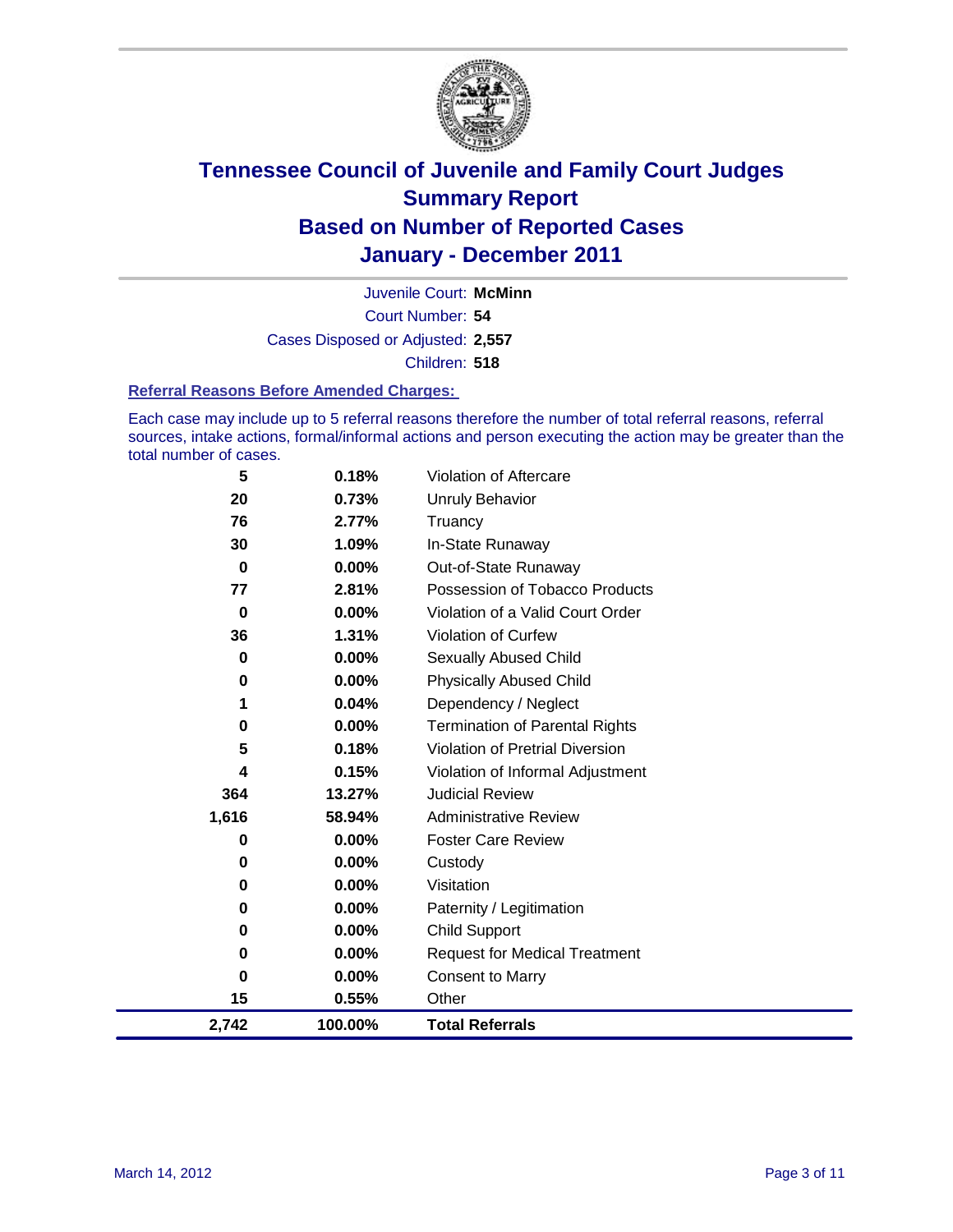

|                            |                                   | Juvenile Court: McMinn            |  |  |
|----------------------------|-----------------------------------|-----------------------------------|--|--|
| Court Number: 54           |                                   |                                   |  |  |
|                            | Cases Disposed or Adjusted: 2,557 |                                   |  |  |
|                            |                                   | Children: 518                     |  |  |
| <b>Referral Sources: 1</b> |                                   |                                   |  |  |
| 528                        | 19.26%                            | Law Enforcement                   |  |  |
| 33                         | 1.20%                             | Parents                           |  |  |
| 3                          | 0.11%                             | Relatives                         |  |  |
| 0                          | 0.00%                             | Self                              |  |  |
| 95                         | 3.46%                             | School                            |  |  |
| 1                          | 0.04%                             | <b>CSA</b>                        |  |  |
| 51                         | 1.86%                             | <b>DCS</b>                        |  |  |
| $\mathbf{2}$               | 0.07%                             | <b>Other State Department</b>     |  |  |
| 0                          | $0.00\%$                          | <b>District Attorney's Office</b> |  |  |
| 1,995                      | 72.76%                            | <b>Court Staff</b>                |  |  |
| 0                          | 0.00%                             | Social Agency                     |  |  |
| 13                         | 0.47%                             | <b>Other Court</b>                |  |  |
| 20                         | 0.73%                             | Victim                            |  |  |
| 0                          | 0.00%                             | Child & Parent                    |  |  |
| 0                          | $0.00\%$                          | Hospital                          |  |  |
| 0                          | 0.00%                             | Unknown                           |  |  |

### **Age of Child at Referral: 2**

| 518 | 100.00%  | <b>Total Child Count</b> |
|-----|----------|--------------------------|
| 0   | $0.00\%$ | <b>Unknown</b>           |
| 0   | 0.00%    | Ages 19 and Over         |
| 151 | 29.15%   | Ages 17 through 18       |
| 229 | 44.21%   | Ages 15 through 16       |
| 101 | 19.50%   | Ages 13 through 14       |
| 16  | 3.09%    | Ages 11 through 12       |
| 21  | 4.05%    | Ages 10 and Under        |
|     |          |                          |

<sup>1</sup> If different than number of Referral Reasons (2742), verify accuracy of your court's data.

<sup>2</sup> One child could be counted in multiple categories, verify accuracy of your court's data

**0.04%** Other

**2,742 100.00% Total Referral Sources**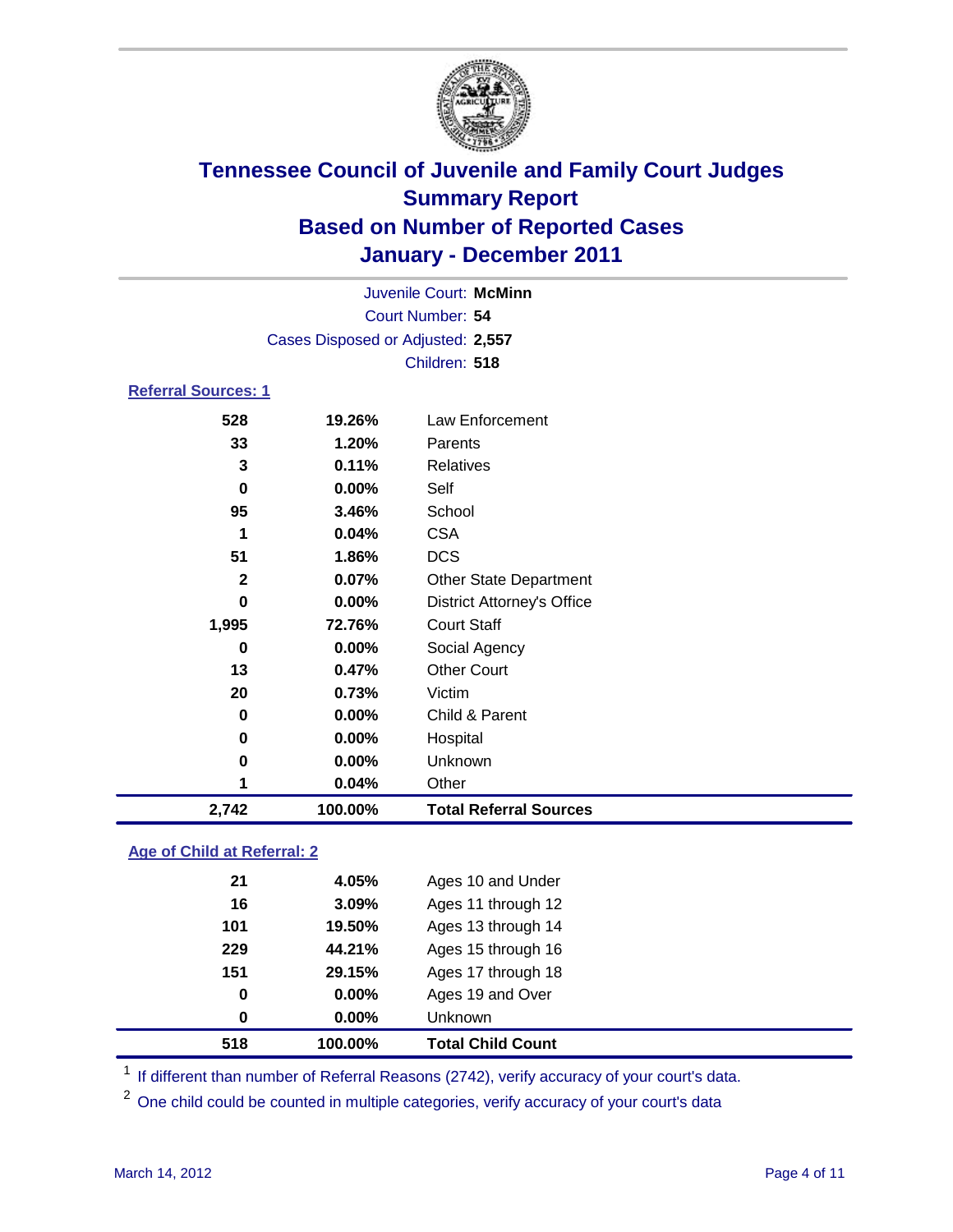

| Juvenile Court: McMinn                  |                                   |                          |  |  |  |
|-----------------------------------------|-----------------------------------|--------------------------|--|--|--|
|                                         | Court Number: 54                  |                          |  |  |  |
|                                         | Cases Disposed or Adjusted: 2,557 |                          |  |  |  |
|                                         |                                   | Children: 518            |  |  |  |
| Sex of Child: 1                         |                                   |                          |  |  |  |
| 328                                     | 63.32%                            | Male                     |  |  |  |
| 190                                     | 36.68%                            | Female                   |  |  |  |
| $\bf{0}$                                | 0.00%                             | Unknown                  |  |  |  |
| 518                                     | 100.00%                           | <b>Total Child Count</b> |  |  |  |
| Race of Child: 1                        |                                   |                          |  |  |  |
| 450                                     | 86.87%                            | White                    |  |  |  |
| 42                                      | 8.11%                             | African American         |  |  |  |
| $\bf{0}$                                | 0.00%                             | Native American          |  |  |  |
| 4                                       | 0.77%                             | Asian                    |  |  |  |
| 22                                      | 4.25%                             | Mixed                    |  |  |  |
| $\pmb{0}$                               | 0.00%                             | Unknown                  |  |  |  |
| 518                                     | 100.00%                           | <b>Total Child Count</b> |  |  |  |
| <b>Hispanic Origin: 1</b>               |                                   |                          |  |  |  |
| 21                                      | 4.05%                             | Yes                      |  |  |  |
| 497                                     | 95.95%                            | <b>No</b>                |  |  |  |
| $\bf{0}$                                | 0.00%                             | Unknown                  |  |  |  |
| 518                                     | 100.00%                           | <b>Total Child Count</b> |  |  |  |
| <b>School Enrollment of Children: 1</b> |                                   |                          |  |  |  |
| 497                                     | 95.95%                            | Yes                      |  |  |  |
| 21                                      | 4.05%                             | <b>No</b>                |  |  |  |
| $\mathbf 0$                             | 0.00%                             | Unknown                  |  |  |  |
| 518                                     | 100.00%                           | <b>Total Child Count</b> |  |  |  |

One child could be counted in multiple categories, verify accuracy of your court's data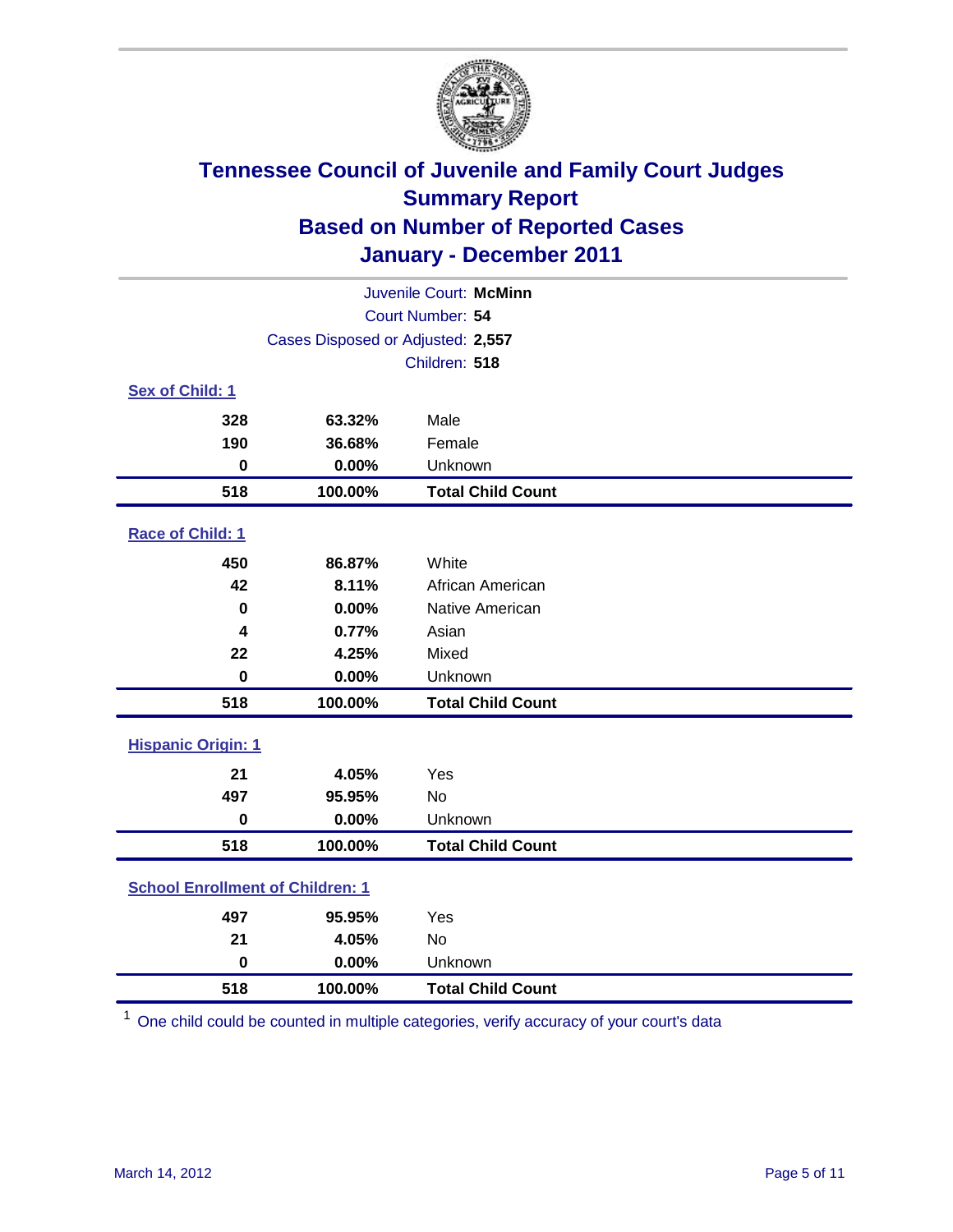

Court Number: **54** Juvenile Court: **McMinn** Cases Disposed or Adjusted: **2,557** Children: **518**

### **Living Arrangement of Child at Time of Referral: 1**

| 518 | 100.00%  | <b>Total Child Count</b>     |
|-----|----------|------------------------------|
| 6   | 1.16%    | Other                        |
| 0   | $0.00\%$ | Unknown                      |
| 1   | 0.19%    | Independent                  |
| 4   | 0.77%    | In an Institution            |
| 1   | 0.19%    | In a Residential Center      |
| 11  | 2.12%    | In a Group Home              |
| 6   | 1.16%    | With Foster Family           |
| 11  | 2.12%    | With Adoptive Parents        |
| 59  | 11.39%   | <b>With Relatives</b>        |
| 55  | 10.62%   | With Father                  |
| 168 | 32.43%   | With Mother                  |
| 52  | 10.04%   | With Mother and Stepfather   |
| 14  | 2.70%    | With Father and Stepmother   |
| 130 | 25.10%   | With Both Biological Parents |
|     |          |                              |

#### **Type of Detention: 2**

| 2,557 | 100.00%  | <b>Total Detention Count</b> |  |
|-------|----------|------------------------------|--|
| 0     | $0.00\%$ | Other                        |  |
| 2,533 | 99.06%   | Does Not Apply               |  |
| 1     | 0.04%    | Unknown                      |  |
| 0     | $0.00\%$ | <b>Psychiatric Hospital</b>  |  |
| 3     | 0.12%    | Jail - No Separation         |  |
| 0     | $0.00\%$ | Jail - Partial Separation    |  |
| 0     | 0.00%    | Jail - Complete Separation   |  |
| 20    | 0.78%    | Juvenile Detention Facility  |  |
| 0     | $0.00\%$ | Non-Secure Placement         |  |
|       |          |                              |  |

<sup>1</sup> One child could be counted in multiple categories, verify accuracy of your court's data

<sup>2</sup> If different than number of Cases (2557) verify accuracy of your court's data.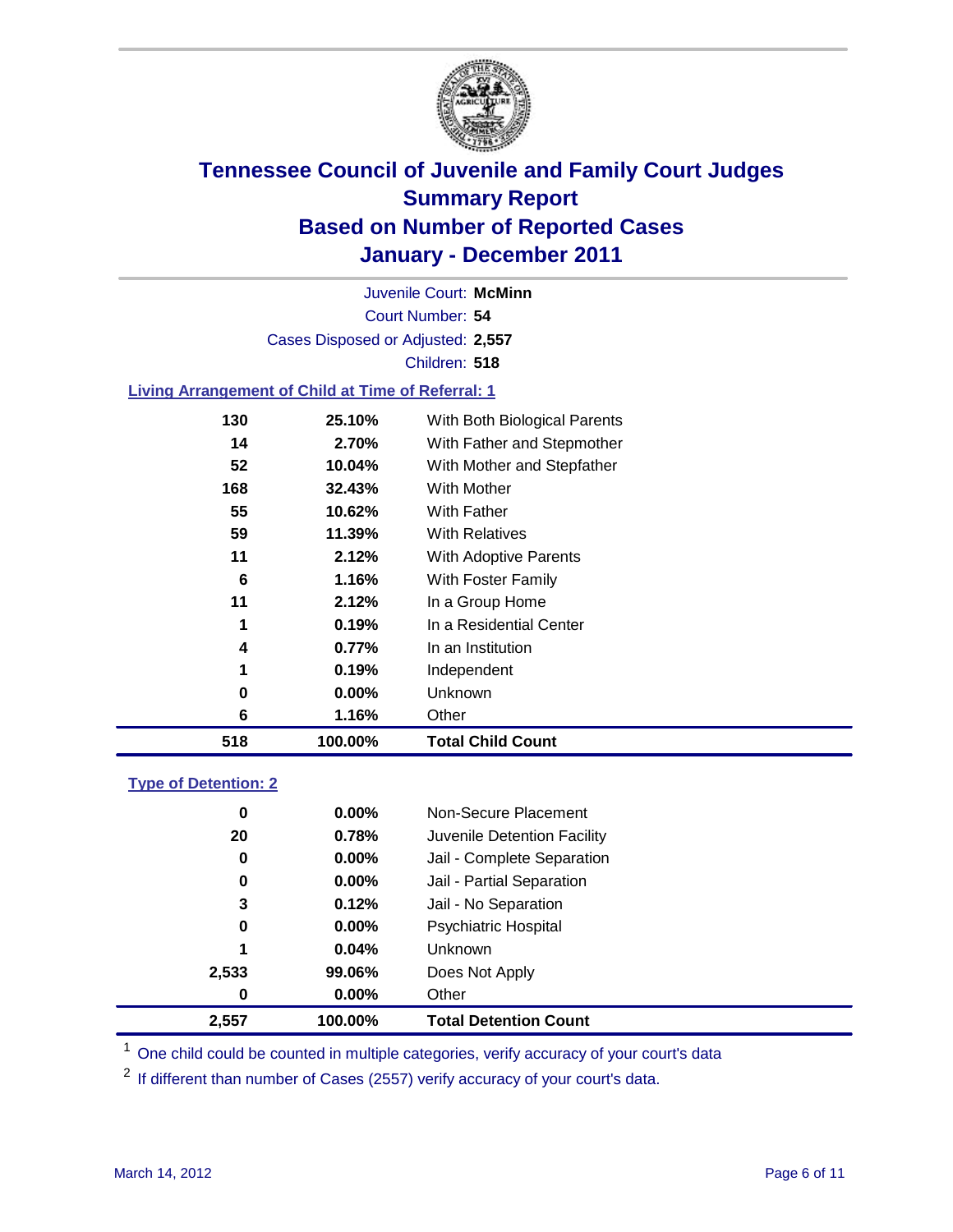

|                                                    | Juvenile Court: McMinn            |                                      |  |  |  |
|----------------------------------------------------|-----------------------------------|--------------------------------------|--|--|--|
|                                                    | Court Number: 54                  |                                      |  |  |  |
|                                                    | Cases Disposed or Adjusted: 2,557 |                                      |  |  |  |
|                                                    |                                   | Children: 518                        |  |  |  |
| <b>Placement After Secure Detention Hearing: 1</b> |                                   |                                      |  |  |  |
| 8                                                  | 0.31%                             | Returned to Prior Living Arrangement |  |  |  |
| 4                                                  | 0.16%                             | Juvenile Detention Facility          |  |  |  |
| 5                                                  | 0.20%                             | Jail                                 |  |  |  |
| 4                                                  | 0.16%                             | Shelter / Group Home                 |  |  |  |
| $\mathbf 2$                                        | 0.08%                             | <b>Foster Family Home</b>            |  |  |  |
| 0                                                  | 0.00%                             | Psychiatric Hospital                 |  |  |  |
| 0                                                  | 0.00%                             | Unknown                              |  |  |  |
| 2,534                                              | 99.10%                            | Does Not Apply                       |  |  |  |
| 0                                                  | $0.00\%$                          | Other                                |  |  |  |
| 2,557                                              | 100.00%                           | <b>Total Placement Count</b>         |  |  |  |
|                                                    |                                   |                                      |  |  |  |
| <b>Intake Actions: 2</b>                           |                                   |                                      |  |  |  |
| 664                                                | 24.22%                            | <b>Petition Filed</b>                |  |  |  |
| 0                                                  | 0.00%                             | <b>Motion Filed</b>                  |  |  |  |
| 0                                                  | 0.00%                             | <b>Citation Processed</b>            |  |  |  |
| 0                                                  | 0.00%                             | Notification of Paternity Processed  |  |  |  |
| 375                                                | 13.68%                            | Scheduling of Judicial Review        |  |  |  |
| 1,615                                              | 58.90%                            | Scheduling of Administrative Review  |  |  |  |
| 0                                                  | 0.00%                             | Scheduling of Foster Care Review     |  |  |  |
| $\bf{0}$                                           | 0.00%                             | Unknown                              |  |  |  |
| 88                                                 | 3.21%                             | Does Not Apply                       |  |  |  |
| $\bf{0}$                                           | 0.00%                             | Other                                |  |  |  |
| 2,742                                              | 100.00%                           | <b>Total Intake Count</b>            |  |  |  |

<sup>1</sup> If different than number of Cases (2557) verify accuracy of your court's data.

<sup>2</sup> If different than number of Referral Reasons (2742), verify accuracy of your court's data.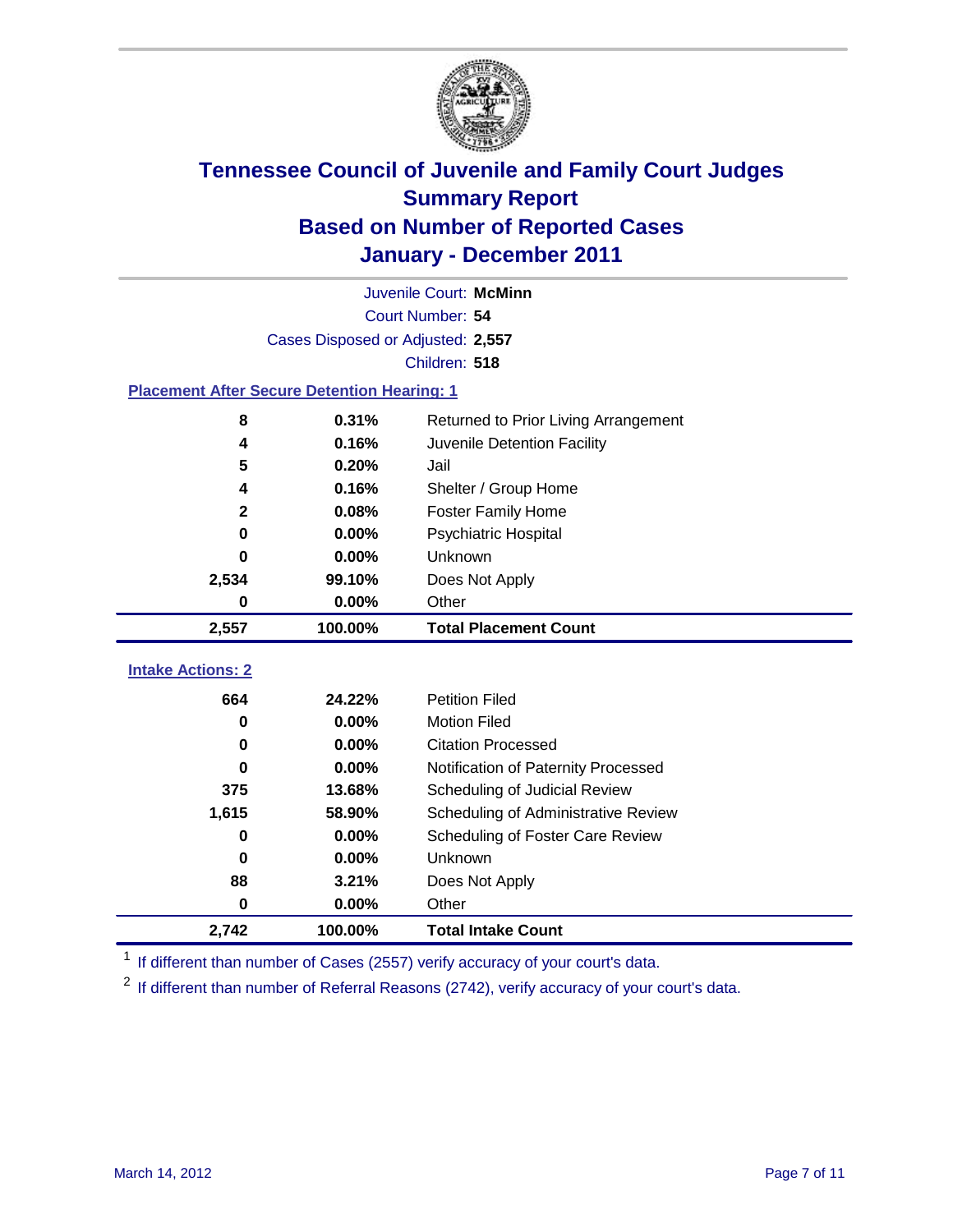

Court Number: **54** Juvenile Court: **McMinn** Cases Disposed or Adjusted: **2,557** Children: **518**

### **Last Grade Completed by Child: 1**

| $\pmb{0}$                               | 0.00%   | Too Young for School         |  |
|-----------------------------------------|---------|------------------------------|--|
| 3                                       | 0.58%   | Preschool                    |  |
| 4                                       | 0.77%   | Kindergarten                 |  |
| $\mathbf 2$                             | 0.39%   | 1st Grade                    |  |
| 3                                       | 0.58%   | 2nd Grade                    |  |
| 7                                       | 1.35%   | 3rd Grade                    |  |
| 3                                       | 0.58%   | 4th Grade                    |  |
| 8                                       | 1.54%   | 5th Grade                    |  |
| 28                                      | 5.41%   | 6th Grade                    |  |
| 45                                      | 8.69%   | 7th Grade                    |  |
| 101                                     | 19.50%  | 8th Grade                    |  |
| 115                                     | 22.20%  | 9th Grade                    |  |
| 123                                     | 23.75%  | 10th Grade                   |  |
| 61                                      | 11.78%  | 11th Grade                   |  |
| 1                                       | 0.19%   | 12th Grade                   |  |
| 0                                       | 0.00%   | Non-Graded Special Ed        |  |
| 6                                       | 1.16%   | <b>GED</b>                   |  |
| 8                                       | 1.54%   | Graduated                    |  |
| 0                                       | 0.00%   | <b>Never Attended School</b> |  |
| 0                                       | 0.00%   | Unknown                      |  |
| $\mathbf 0$                             | 0.00%   | Other                        |  |
| 518                                     | 100.00% | <b>Total Child Count</b>     |  |
| <b>Enrolled in Special Education: 1</b> |         |                              |  |

| 518 | 100.00%  | <b>Total Child Count</b> |  |
|-----|----------|--------------------------|--|
| 0   | $0.00\%$ | Unknown                  |  |
| 466 | 89.96%   | No                       |  |
| 52  | 10.04%   | Yes                      |  |
|     |          |                          |  |

One child could be counted in multiple categories, verify accuracy of your court's data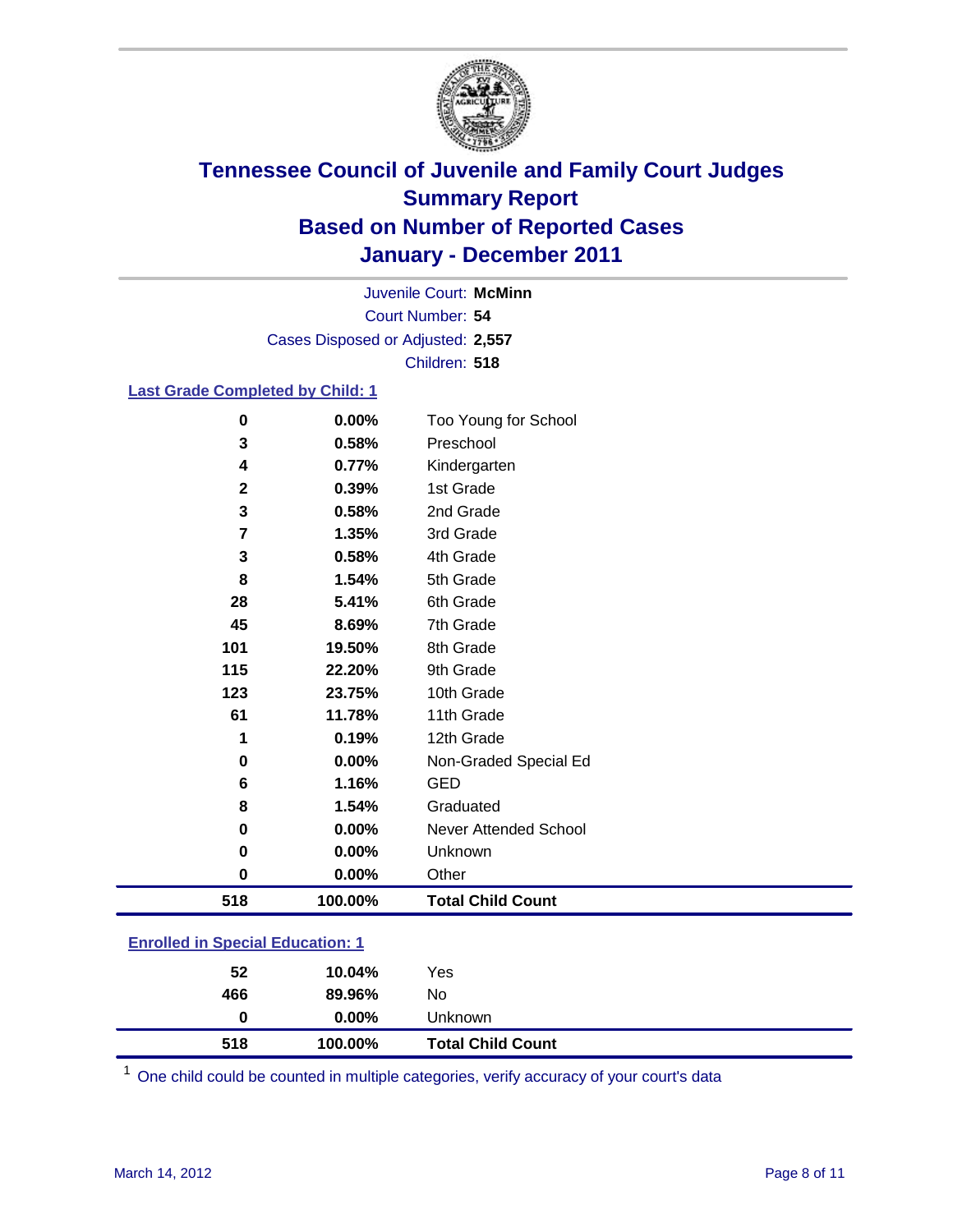

|                              | Juvenile Court: McMinn            |                           |  |  |
|------------------------------|-----------------------------------|---------------------------|--|--|
|                              | Court Number: 54                  |                           |  |  |
|                              | Cases Disposed or Adjusted: 2,557 |                           |  |  |
|                              |                                   | Children: 518             |  |  |
| <b>Action Executed By: 1</b> |                                   |                           |  |  |
| 988                          | 36.03%                            | Judge                     |  |  |
| 12                           | 0.44%                             | Magistrate                |  |  |
| 1,742                        | 63.53%                            | <b>YSO</b>                |  |  |
| 0                            | 0.00%                             | Other                     |  |  |
| 0                            | 0.00%                             | Unknown                   |  |  |
| 2,742                        | 100.00%                           | <b>Total Action Count</b> |  |  |

### **Formal / Informal Actions: 1**

| 62    | 2.26%    | Dismissed                                        |
|-------|----------|--------------------------------------------------|
| 4     | 0.15%    | Retired / Nolle Prosequi                         |
| 253   | 9.23%    | <b>Complaint Substantiated Delinquent</b>        |
| 99    | 3.61%    | <b>Complaint Substantiated Status Offender</b>   |
| 1     | 0.04%    | <b>Complaint Substantiated Dependent/Neglect</b> |
| 0     | $0.00\%$ | <b>Complaint Substantiated Abused</b>            |
| 0     | $0.00\%$ | <b>Complaint Substantiated Mentally III</b>      |
| 124   | 4.52%    | Informal Adjustment                              |
| 113   | 4.12%    | <b>Pretrial Diversion</b>                        |
| 2     | $0.07\%$ | <b>Transfer to Adult Court Hearing</b>           |
| 0     | $0.00\%$ | Charges Cleared by Transfer to Adult Court       |
| 44    | 1.60%    | Special Proceeding                               |
| 310   | 11.31%   | <b>Review Concluded</b>                          |
| 1,730 | 63.09%   | Case Held Open                                   |
| 0     | $0.00\%$ | Other                                            |
| 0     | $0.00\%$ | Unknown                                          |
| 2,742 | 100.00%  | Total Action Count                               |

<sup>1</sup> If different than number of Referral Reasons (2742), verify accuracy of your court's data.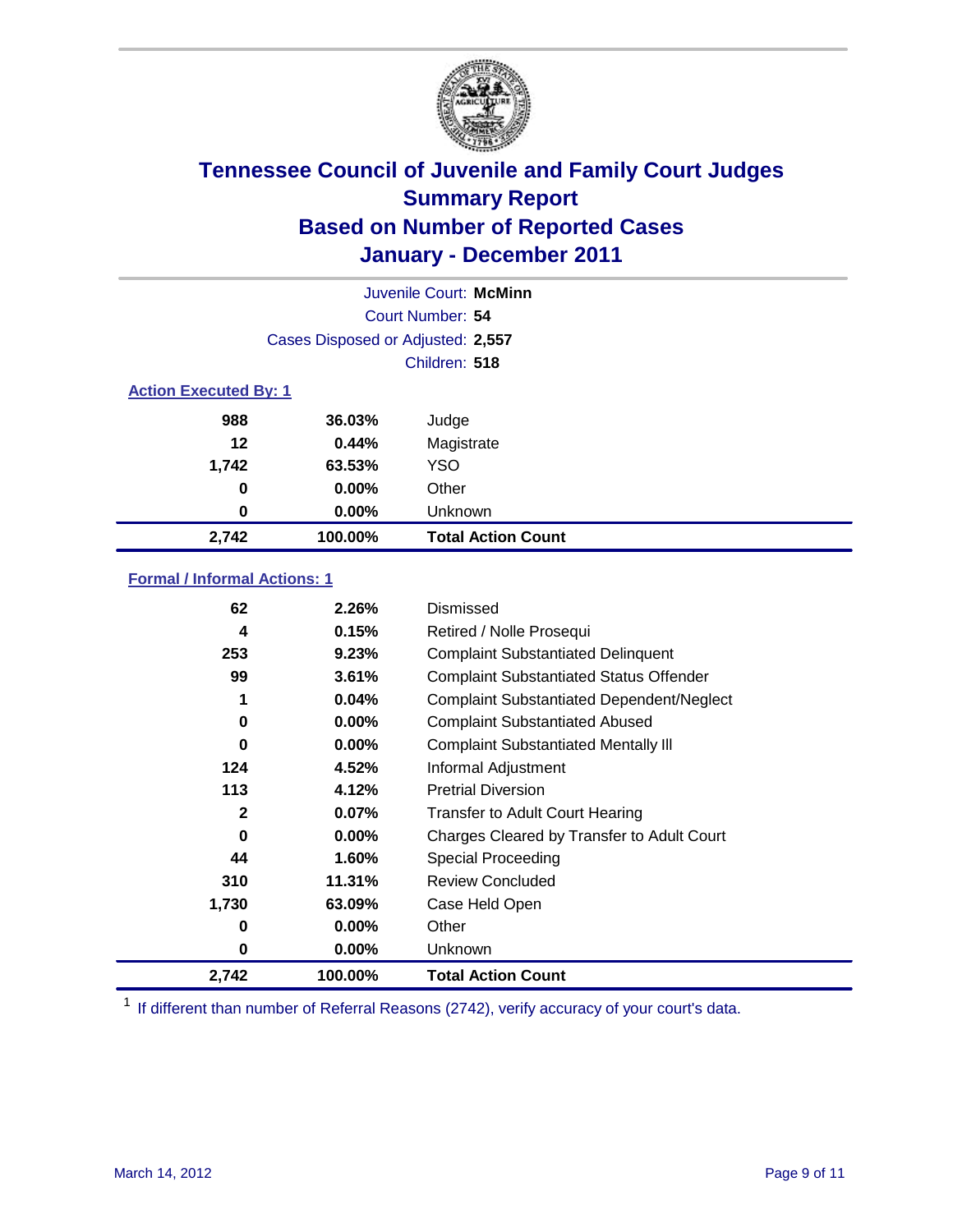

|                       |                                   | Juvenile Court: McMinn                                |
|-----------------------|-----------------------------------|-------------------------------------------------------|
|                       |                                   | Court Number: 54                                      |
|                       | Cases Disposed or Adjusted: 2,557 |                                                       |
|                       |                                   | Children: 518                                         |
| <b>Case Outcomes:</b> |                                   | There can be multiple outcomes for one child or case. |
| 74                    | 1.85%                             | <b>Case Dismissed</b>                                 |
| 7                     | 0.17%                             | Case Retired or Nolle Prosequi                        |
| 85                    | 2.12%                             | Warned / Counseled                                    |
| 2,146                 | 53.60%                            | <b>Held Open For Review</b>                           |
| 235                   | 5.87%                             | Supervision / Probation to Juvenile Court             |
| 89                    | 2.22%                             | <b>Probation to Parents</b>                           |
| 0                     | 0.00%                             | Referral to Another Entity for Supervision / Service  |
| 55                    | 1.37%                             | Referred for Mental Health Counseling                 |
| 60                    | 1.50%                             | Referred for Alcohol and Drug Counseling              |
| 12                    | 0.30%                             | <b>Referred to Alternative School</b>                 |
| 0                     | 0.00%                             | Referred to Private Child Agency                      |
| 34                    | 0.85%                             | Referred to Defensive Driving School                  |
| 0                     | 0.00%                             | Referred to Alcohol Safety School                     |
| 0                     | 0.00%                             | Referred to Juvenile Court Education-Based Program    |
| 61                    | 1.52%                             | Driver's License Held Informally                      |
| 0                     | 0.00%                             | <b>Voluntary Placement with DMHMR</b>                 |
| 0                     | 0.00%                             | <b>Private Mental Health Placement</b>                |
| 0                     | 0.00%                             | <b>Private MR Placement</b>                           |
| 0                     | 0.00%                             | Placement with City/County Agency/Facility            |
| 0                     | 0.00%                             | Placement with Relative / Other Individual            |
| 63                    | 1.57%                             | Fine                                                  |
| 237                   | 5.92%                             | <b>Public Service</b>                                 |
| 30                    | 0.75%                             | Restitution                                           |
| 11                    | 0.27%                             | <b>Runaway Returned</b>                               |
| 10                    | 0.25%                             | No Contact Order                                      |
| 0                     | 0.00%                             | Injunction Other than No Contact Order                |
| 6                     | 0.15%                             | <b>House Arrest</b>                                   |
| 0                     | 0.00%                             | <b>Court Defined Curfew</b>                           |
| 17                    | 0.42%                             | Dismissed from Informal Adjustment                    |
| 88                    | 2.20%                             | <b>Dismissed from Pretrial Diversion</b>              |
| 90                    | 2.25%                             | Released from Probation                               |
| 4                     | 0.10%                             | <b>Transferred to Adult Court</b>                     |
| 0                     | $0.00\%$                          | <b>DMHMR Involuntary Commitment</b>                   |